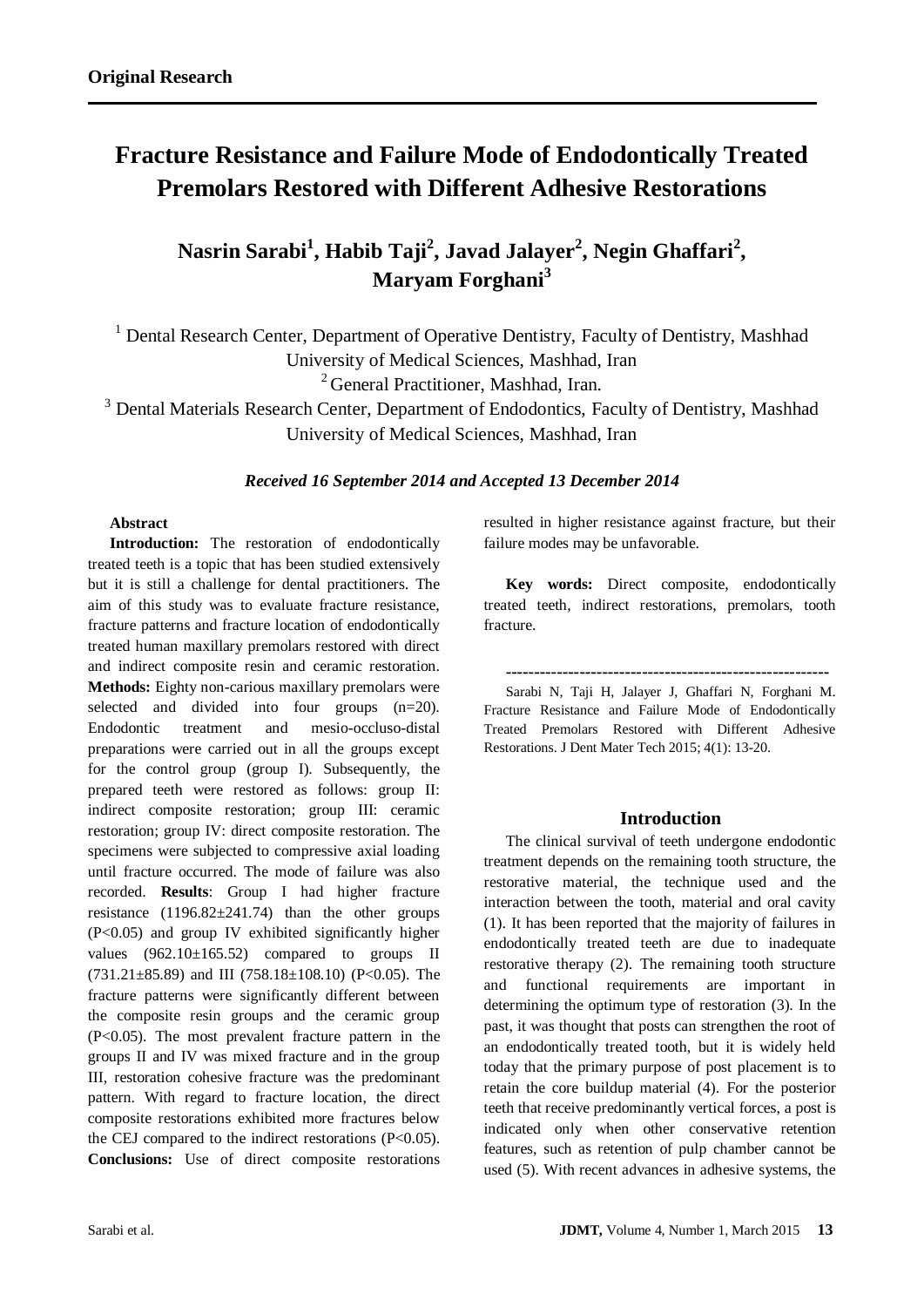concept of minimal intervention dentistry has been introduced to preserve sound tooth structure (6). It has been claimed that adhesive restorations that have higher ability to transmit and distribute functional stresses through the bonding interface to the tooth may reinforce the remaining tooth structure (7). Some authors believe that large preparations require cusp coverage to decrease possibility of fracture (8,9). Couegnat et al. and Jiang et al. reported that an onlay-restored tooth exhibited more favorable stress distribution pattern compared to inlay-restored teeth (10,11). MOD onlay restoration is more conservative than a full crown, though both provide the same protection of the remaining tooth structure (12).

Direct composite restorations have been considered as one of the most favorable restorations, mainly due to their excellent esthetics, preservation of more sound tooth structure and the fact that the restoration is placed in a single visit (6,13). Indirect composite and ceramic restorations are among other common practiced restoration techniques. Their use is time-consuming and more expensive (14), however indirect restorations are expected to have better physical properties when compared to direct composite restorations because they are fabricated under relatively ideal laboratory conditions.

Apart from the polymerization method, the mechanical properties of restorative materials may also influence the behavior and fracture pattern of the tooth/restoration complex under test conditions (15).

Some previous studies evaluated the fracture resistance of teeth restored with direct and indirect restorations; however, there is no agreement among the researchers about the performance of the restorative materials and techniques (16-19). Due to the increasing use of adhesive restorations, it is important for clinicians to be aware of longevity and modes of failure of these restorations. The aim of this study was to evaluate the fracture resistance and failure modes in endodontically treated maxillary premolars with MOD cavities restored using three different types of onlay. The null hypothesis was that there is no difference in fracture resistance and failure behavior between a direct resin composite, an indirect resin composite, and a ceramic onlay.

## **Materials and Methods**

A whole number of 80 non-carious single-rooted maxillary premolars with mature apices, extracted for orthodontic reasons were selected under a protocol approved by the Ethics Committee of Mashhad University of Medical Sciences (86239). Only teeth with similar bucco-lingual and mesio-distal dimensions, as determined with a digital caliper (Mitutoyo, Tokyo, Japan), and with no visible cracks, were included. A hand scaler was used for surface debridement of the teeth. The specimens were immersed in 5% formalin solution for 10 hours to control infection and stored in normal saline at room temperature until completion of the experiment. The teeth were randomly divided into 4 groups, each containing 20 teeth, so that the average tooth size in each group was as equal as possible. Endodontic and restorative procedures were carried out in all the groups except for the control group. A standard access cavity was prepared and the canals were prepared up to 1 mm from the radiographic apex by using passive step-back technique up to K-file #35 (Maillefer, Dentsply, Ballaigues, Switzerland) at the apical constriction. Gates-Glidden drills (Maillefer, Dentsply, Ballaigues, Switzerland) no. 2 and 3 were used to flare the coronal portion of each root canal. The root canals were obturated with cold lateral compaction of gutta-percha and AH-26 sealer (Dentsply Detrey, GmbH, Konstanz, Germany). Gutta-percha was removed to a depth of 1 mm below the Cemento-enamel junction (CEJ), forming an apical location for the composite resin (Filtek Z250, 3M ESPE, Seefeld, Germany) used to fill the access preparation. All the preparation and restorative procedures were carried out by one operator.

Class II MOD cavities were prepared with the gingival cavosurface margin located at the cementoenamel junction (CEJ). The residual thickness of buccal and palatal cusps at height of contour was 2±0.2 mm. The buccopalatal widths of mesial and distal boxes were similar to the occlusal isthmus width. The depth of gingival wall was 1.5 mm. After preparing MOD cavities, the palatal cusps were reduced up to 2 mm in order to cover them with restorative material later (fig. 1). For the indirect restorations, a tapered cylindrical cutting instrument with 6 degrees of divergence (#2131, KG Sorensen, Barueri, SP, Brazil) was used to prepare divergent walls. Names, compositions and manufacturers of the materials used in this study are shown in Table 1. The groups were treated as follows: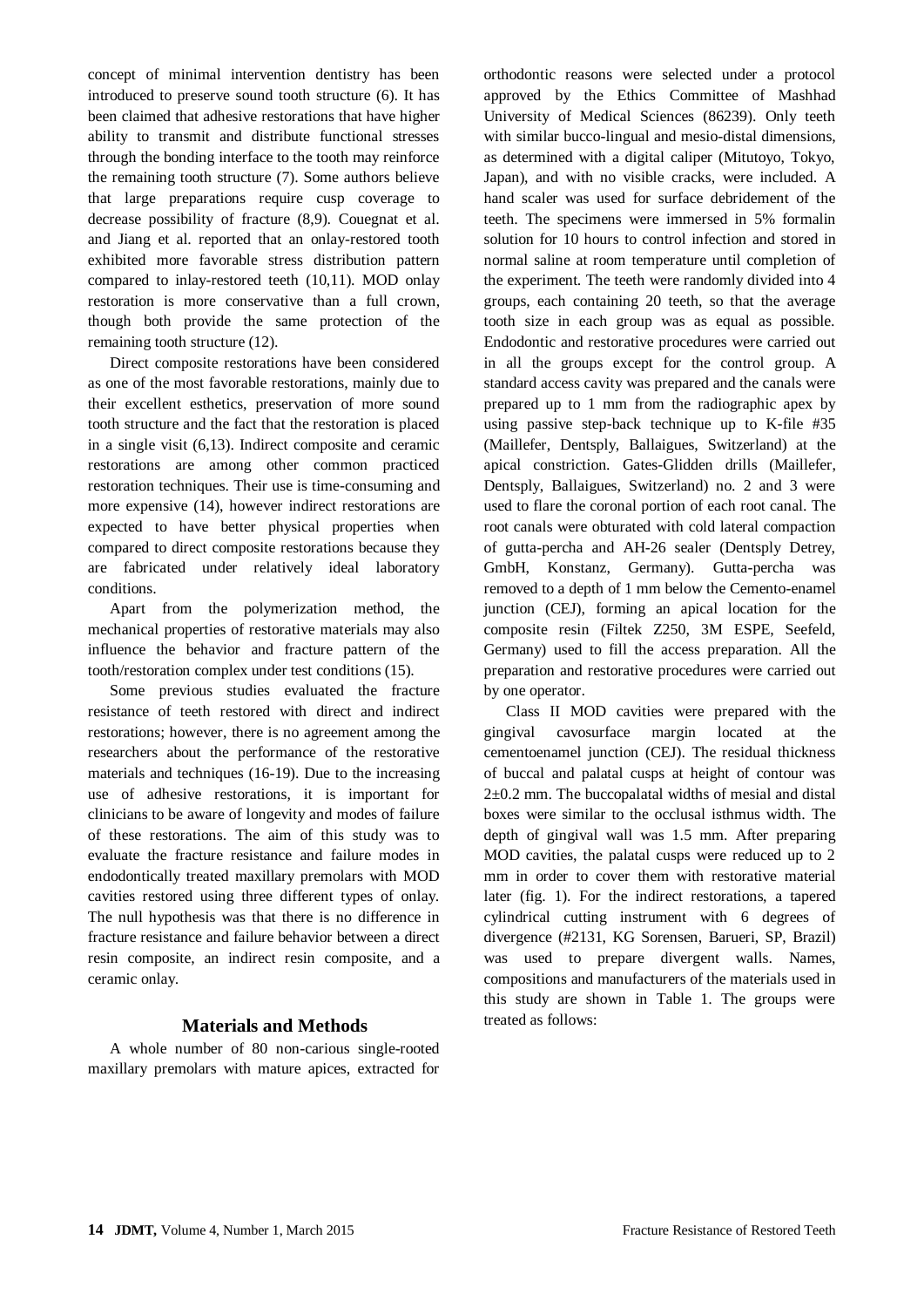

**Figure 1.** Shematic diagram of the cavity preparation

**Table 1.** Chemical composition of restorative materials used in this study

| Materials         | <b>Chemical Composition</b>   | Filler fraction(vol%) | Manufacturer      |  |  |
|-------------------|-------------------------------|-----------------------|-------------------|--|--|
| GC Gradia         | Alumino-silicate glass        | 64-65                 | GCAmerica         |  |  |
|                   | Amorphous Precipitated Silica |                       | Alsip, IL, USA    |  |  |
|                   | Prepolymerized filler         |                       |                   |  |  |
|                   | <b>UDMA</b>                   |                       |                   |  |  |
| <b>GC</b> Initial | Crystalline Silica            |                       | GC America        |  |  |
|                   | Aluminum oxide                |                       | Alsip, IL, USA    |  |  |
|                   | Propylene Glycol              |                       |                   |  |  |
| Filtek Z250       | Zirconia-silica               | 60                    | 3M, ESPE, Seefeld |  |  |
|                   | Bis-GMA, UDMA, Bis-EMA        |                       | Germany           |  |  |
|                   |                               |                       |                   |  |  |

Bis-GMA: Bisphenole A diglycidyl ether dimethacrylate, UDMA: Urethane dimethacrylate, Bis-EMA: Bisphenole A polyethylene glycol dietherdimethacrylate

Group I: Intact teeth as the control group; no treatment.

Group II: The teeth were restored with indirect composite onlays (GC Gradia America, Alsip, IL, USA). Following cavity preparation, an impression (C-Silicone, Speedex, Coltene, Altstatten, Switzerland) was made to produce a hard stone model for each tooth. The laboratory-processed resin onlays were fabricated according to manufacturer's instructions. After 24 hours, the internal surface of each onlay was sandblasted with 50-um aluminum oxide particles, washed and air-dried; then the bonding agent was applied. Each preparation was etched with 37% phosphoric acid for 15 seconds, rinsed for 15 seconds and dried. The dentin adhesive system (Single Bond, 3M, ESPE) was applied in two coats and lightpolymerized for 20 seconds with a halogen curing unit with 800 mW/cm2 light intensity (XL 3000, 3M ESPE). The resin luting cement (Rely X Adhesive Resin Cement, 3M ESPE) was mixed and applied to the surfaces of the composite onlay and tooth. The restoration was seated in place, and excess cement was removed from the margins. The same curing unit was applied to the occlusal, facial, and palatal directions for 40 seconds in each one.

Group III: The teeth were restored with GC Initial ceramic onlay (GC Gradia America, Alsip, IL, USA). The teeth were prepared and impressions were made in the same manner as those in the group II; then the ceramic onlays were fabricated according to manufacturer's instructions. The internal surface of each onlay was sandblasted and subsequently treated with 10% hydrofluoric acid (Dentsply, Milford, DE, USA) for 20 seconds. After rinsing and drying, the internal surface was silanized (Rely X Ceramic Primer, 3M ESPE) for 40 seconds. Other steps for cementation were the same as those in the group II.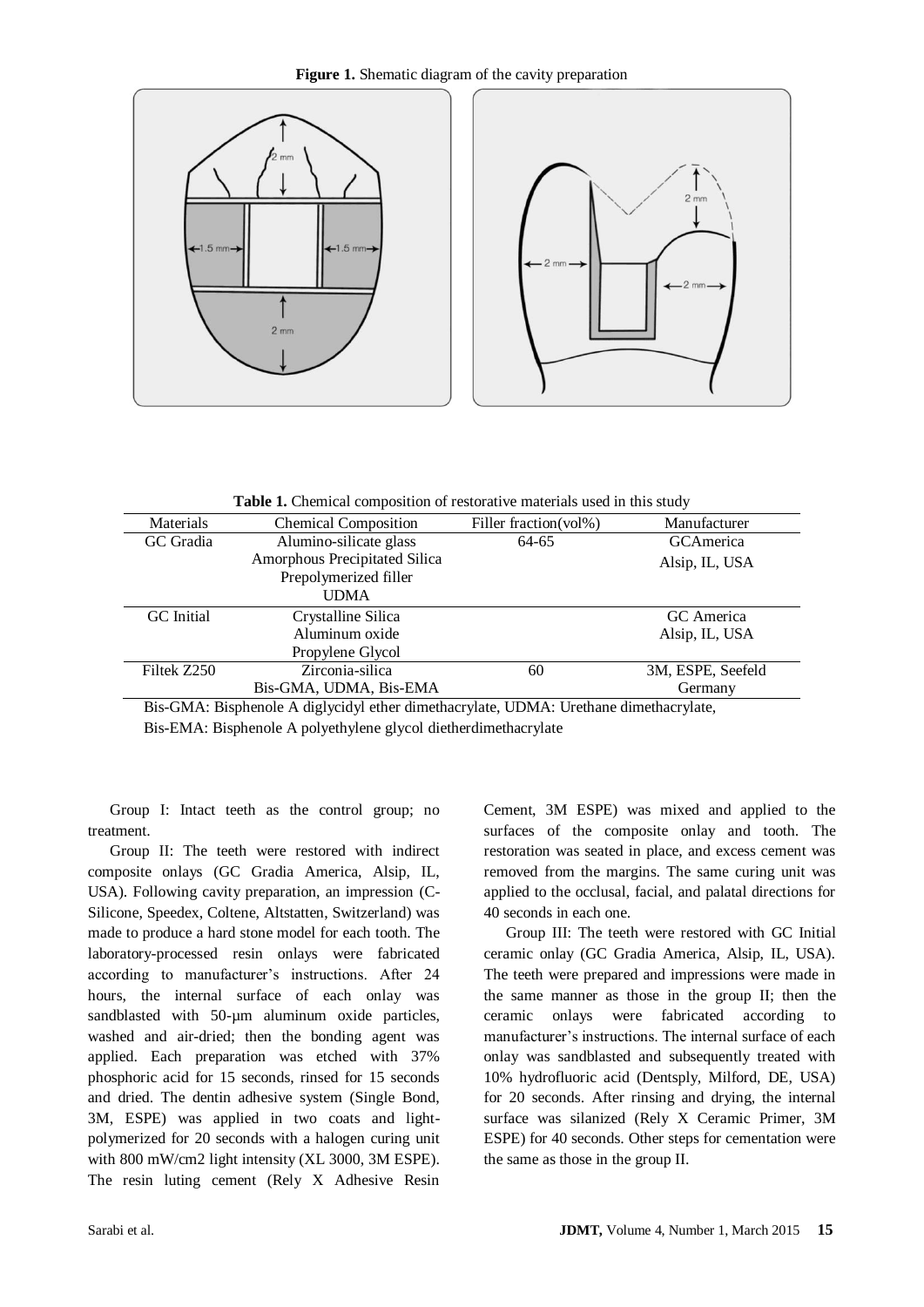Group IV: The teeth were restored with Filtek Z250 composite resin (3M ESPE, Seefeld, Germany). After the application of adhesive as previously described, a matrix retainer system was used. The composite resin was placed into the cavity using the incremental technique. Each 2.0-mm increment was light-cured for 20 seconds. After finishing the restoration, curing of occlusal, facial, and palatal aspects of each tooth was carried out for 40 seconds in each direction.

All the restored teeth were finished and polished with rubber cups and points (Identoflex, Kerr Hawe SA, Bioggio, Switzerland). Then the teeth were stored in distilled water at 37°C. After 24 hours, the specimens were subjected to 500 cycles of thermocycling at  $5\pm2^{\circ}C/55\pm2^{\circ}C$  (13). Subsequently, all the teeth were mounted in cold-cured acrylic resin up to 2 mm apical to the CEJ. The specimens were positioned to maintain the loading axis perpendicular to the occlusal surface and submitted to compressive force at a crosshead speed of 0.5 mm/min in a mechanical testing machine (Z250 material testing machine, Zwick/Roell, Germany). Compressive loading was applied using a 2-mm diameter metallic device with a sharp pointed tip contacted the occlusal groove (Fig. 2). The compressive load at fracture was reported in Newton. After fracture, the specimens were evaluated under magnification (×40) using a stereomicroscope (Blue Light, La Habra, USA) for fracture patterns as follows: cohesive failure of the restorative material, adhesive fracture at the interface, cohesive fracture of the tooth, and mixed fracture of the specimens involving the tooth and the

restorative material. A distinction was also made between fracture location above and below the CEJ. The data were analyzed using statistical software (SPSS 11.5). One-way ANOVA and a post-hoc Tukey's test were used to compare the fracture resistance; and failure modes were analyzed using Fisher's exact test. The significance level was set as P<0.05.

### **Results**

The mean fracture strength values, standard deviations and maximum and minimum forces needed for fracture of all the specimens are shown in Table 2. The one-way ANOVA showed significant differences among the groups with respect to resistance to fracture (P<0.05). Tukey's test showed that group I presented higher fracture resistance values than the other groups (P<0.05). The fracture resistance of direct composite restorations (Group IV) was significantly higher than those for the groups II and III ( $P<0.05$ ). The fracture resistance values of the groups II and III were statistically similar (P>0.05).

The distribution of fracture patterns is presented in Table 3. Fisher's exact test indicated that the fracture pattern was significantly different between composite resin restorations and ceramic restorations (P<0.05).

In relation to fracture location, Fisher's exact test showed significant differences among the groups (P<0.05) (Table 4). Direct composite restorations exhibited more fractures below the CEJ compared to indirect restorations.



**Figure 2.** Shematic diagram of the load application device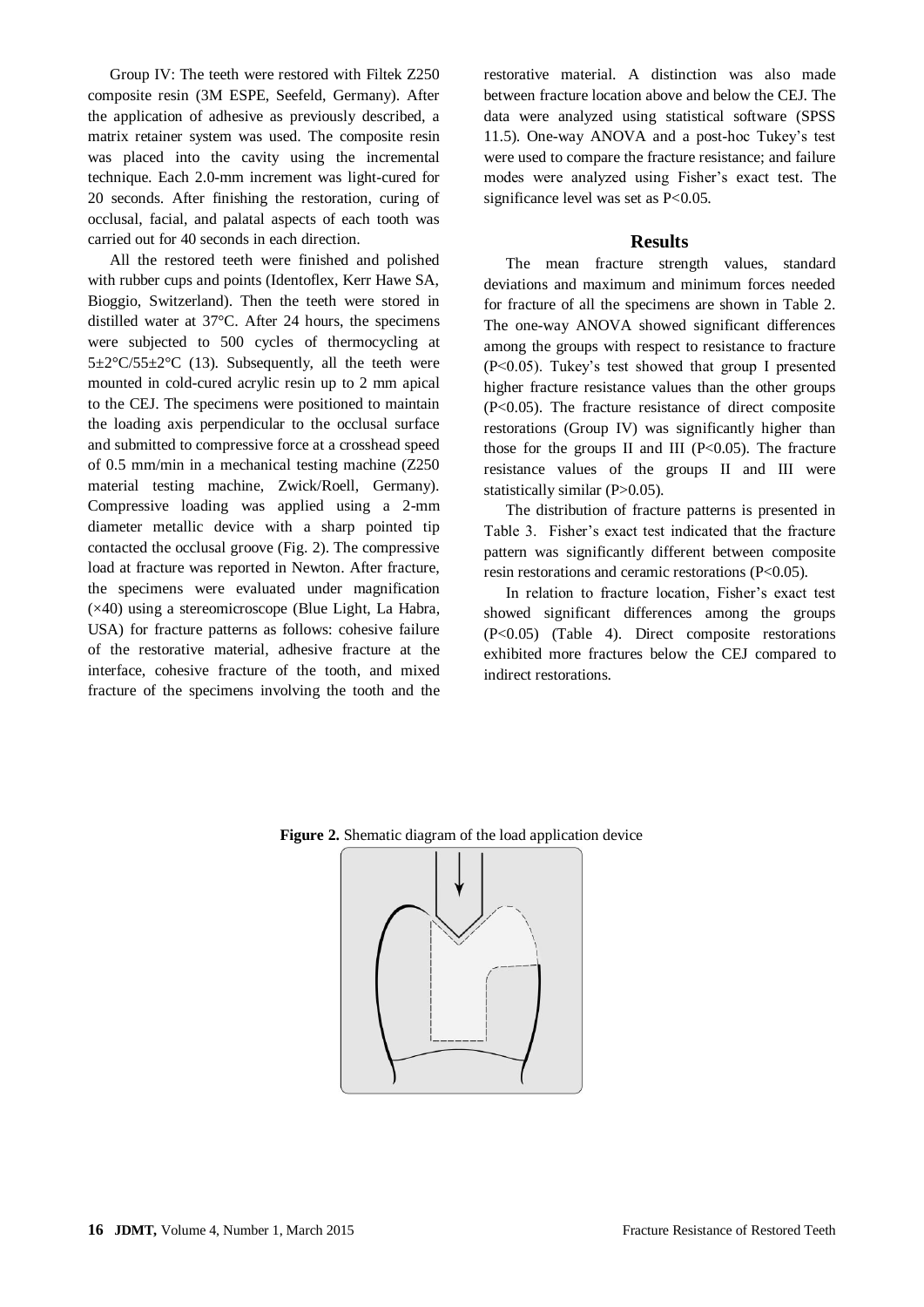| Groups $(n=20)$ | Mean $(SD)$                    | Minimum | Maximum |
|-----------------|--------------------------------|---------|---------|
|                 | 1196.82 (241.74) <sup>a</sup>  | 855.93  | 1645.87 |
| П               | 731.21 $(85.89)^{b}$           | 605.39  | 953.93  |
| Ш               | 758.18 $(108.10)^{b}$          | 612.84  | 962.80  |
| IV              | 962.10 $(165.52)$ <sup>c</sup> | 781.29  | 1325.25 |

Different letters indicate statistically significant difference

| Groups $(n=20)$    | Adhesive | Restoration cohesive | Tooth cohesive | Mixed |
|--------------------|----------|----------------------|----------------|-------|
| GC Gradia (II)     |          |                      |                |       |
| GC Initial (III)   |          |                      |                |       |
| Filtek $Z250$ (IV) |          |                      |                |       |

**Table 4.** Distribution of fracture location in treatment groups

| Groups             | Fracture above CEJ | Fracture below CEJ |
|--------------------|--------------------|--------------------|
| Sound teeth (I)    |                    |                    |
| GC Gradai (II)     | 19                 |                    |
| GC Initial (III)   | 18                 |                    |
| Filtek $Z250$ (IV) |                    | Q                  |

#### **Discussion**

Considering the results obtained in this study, the null hypothesis has to be rejected as the direct composite resin proved to improve the fracture resistance; but increased the unrestorable fractures. In vitro aging of restorations can be induced with several methods, including storage in water or artificial saliva, and thermal or mechanical cycling, hypothesizing that the hydrolytic degradation of collagen and the adhesive is the most important mechanism to decrease bonding quality (20). In the current study, aging was conducted based on the regimen proposed by the ISO standard (ISO TR 11450) (21).

The present study was conducted on maxillary premolars because with an unfavorable crown volume and crown/root ratio, they are more susceptible to cusp fracture than other posterior teeth (22). The findings showed that the fracture resistance of premolars restored using adhesively bonded restorations, is lower compared to intact premolars. Several studies have also reported higher fracture resistance for intact teeth (20,23).

In this study, however, the direct composite resin onlays had lower fracture strength than natural teeth but it was higher than the indirect composite onlays. Mohandesi et al. also reported that Filtek Z250 exhibited higher fatigue strength when compared to Gradia indirect composite (24). This finding is likely to be attributed to the excellent properties of its polymer matrix (presence of hard and flexible monomers, adequate toughness and increase in cross-links), high percentage of filler particles and better combination of polymer matrix and filler particles in this composite resin (24). Filtek Z250 and Gradia indirect had 60% and 64-65% filler fraction, respectively (25,26). Previous studies indicated a strong correlation between compressive strength and filler volume fraction in dental composites (27). On the contrary, there was some evidence that strength started to decrease at very high filler levels (>60 vol%) because of increase in the modulus of elasticity (28).

Apart from the filler volume fraction, the degree of conversion in the cross-linked polymeric system also influences the mechanical properties of resin composites (29). Usually the indirect curing of the composite can increase the degree of conversion, which improved the physical and mechanical properties greatly. However, in some indirect systems the effect of heat curing was minimal (30). A previous study has also showed that indirect polymerization of Gradia composite has no significant effect on fatigue strength (24).

In the present study, no differences were found in the fracture resistance of indirect composite resin and ceramic onlays. These results are consistent with those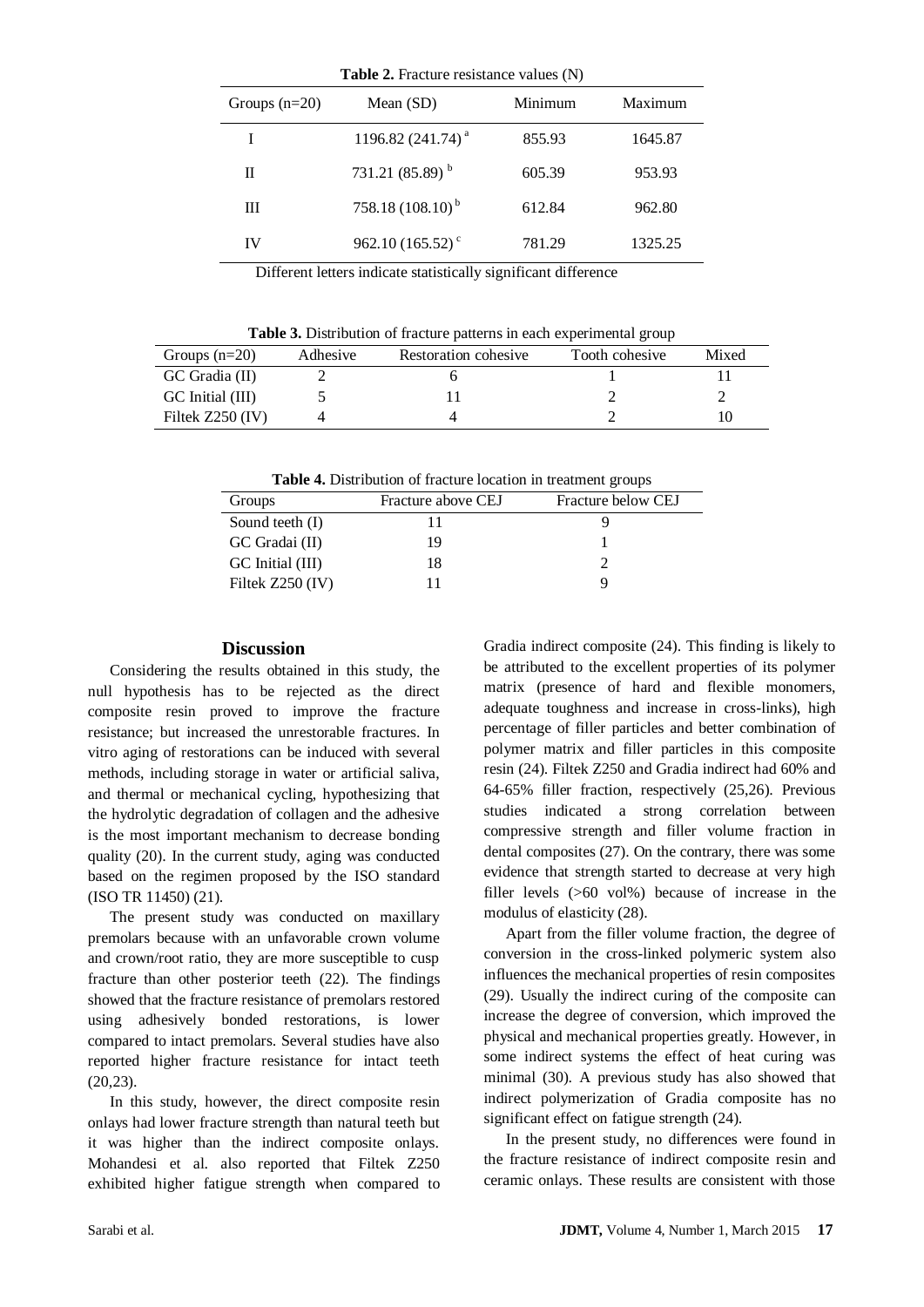reported by Kuijs et al. (16). However, Brunton reported significantly less fracture resistance in ceramic onlays (17). This conflicting result can be attributed to tooth anatomical variances, specimen preparation, different materials employed for the restoration, tooth storage methods, type and design of the load application contact device and the test speed.

The most prevalent fracture pattern observed in ceramic onlays was cohesive failure in the restorative material, consistent with the results reported by Soares et al (31,32); these findings might be attributed to the high elastic modulus and friability of ceramic materials compared to composite resins (15,32). The stresses concentrate within the ceramic and result in cohesive fracture of the restoration.

This study showed no differences between the fracture pattern of direct and indirect composite resin restorations. The lower elastic modulus of composite resin produced less restoration stiffness, and greater distribution of stresses to adjacent tooth structure might occur (15), which can be the cause of higher incidence of mixed fractures in composite resin restorations observed in this study.

According to Table 3, 45% of fractures in the group IV were recorded below the CEJ level that was comparable to those in sound teeth (control group). Since the dentin and the composite resin have similar modulus of elasticity, the stress transmitted to coronal and root dentin and induced fracture with root involvement.

The majority of fractures in indirect restorations ended above the CEJ level. The differences observed between the direct and indirect techniques can be due to the cement layer. After placement of indirect restorations, the cement layer will be thicker than the bonding layer in the direct composite resin and results in a different transfer pattern of the loads to the dentin (10).

The fracture location of direct composite resin suggests that caution should be exercised before material selection for restoration of endodontically treated teeth with extensive loss of coronal structure. However, direct composite resin can be placed as a foundation for a subsequent definitive restoration (33,34). In addition, this can be used as an intermediary restoration in posterior endodontically treated teeth with uncertain prognosis. Jafari Navimipour et al. demonstrated that Composite resin restoration along with glass fiber could be an acceptable treatment option for restoring root-filled upper premolars (35).

The test used in the present study is widely employed in the literatures and this is an important source of information about restorative materials, but this methodology should be recognized as not completely similar to the type of loading that occurs in clinical situations. Clinically, tooth fractures are usually the result of the accumulation of repeated stress during oral function. A number of short-term clinical evaluations of direct and indirect composite resin and ceramic restorations demonstrated acceptable clinical performance (36,37); however, long-term clinical studies are needed to achieve definitive results.

Conclusion:

Under the limitations of this study, use of direct composite restorations in endodontically treated teeth resulted in higher fracture resistance compared to indirect resin composite or ceramic onlay; however, fracture in direct resin composite restorations led to higher share of unrestorable teeth.

## **Acknowledgment**

This study was supported by the Vice Chancellor for research, Mashhad University of Medical Sciences. The authors declared no conflicts of interest related to this study.

## **References**

- 1. Tang W, Wu Y, Smales RJ. [Identifying and](http://www.ncbi.nlm.nih.gov/pubmed/20307732)  [reducing risks for potential fractures in](http://www.ncbi.nlm.nih.gov/pubmed/20307732)  [endodontically treated teeth.](http://www.ncbi.nlm.nih.gov/pubmed/20307732) J Endod 2010;36:609- 17. Review
- 2. Vire DE. [Failure of endodontically treated teeth:](http://www.ncbi.nlm.nih.gov/pubmed/1779219)  [classification and evaluation.](http://www.ncbi.nlm.nih.gov/pubmed/1779219) J Endod 1991;17: 338-42.
- 3. [Faria AC,](http://www.ncbi.nlm.nih.gov/pubmed?term=Faria%20AC%5BAuthor%5D&cauthor=true&cauthor_uid=20709618) [Rodrigues RC,](http://www.ncbi.nlm.nih.gov/pubmed?term=Rodrigues%20RC%5BAuthor%5D&cauthor=true&cauthor_uid=20709618) [de Almeida Antunes RP,](http://www.ncbi.nlm.nih.gov/pubmed?term=de%20Almeida%20Antunes%20RP%5BAuthor%5D&cauthor=true&cauthor_uid=20709618) [de Mattos Mda G,](http://www.ncbi.nlm.nih.gov/pubmed?term=de%20Mattos%20Mda%20G%5BAuthor%5D&cauthor=true&cauthor_uid=20709618) [Ribeiro RF.](http://www.ncbi.nlm.nih.gov/pubmed?term=Ribeiro%20RF%5BAuthor%5D&cauthor=true&cauthor_uid=20709618)Endodontically treated teeth: characteristics and considerations to restore them[. J Prosthodont Res](http://www.ncbi.nlm.nih.gov/pubmed/20709618) 2011;55:69-74.
- 4. Robbins W. Restoration of endodontically treated teeth, In Summitt JB, Rabbins JW, Hilton T, Schwartz RS: Fundamntals of operative dentistry. A contemporary approach. Third ed. Quintessence publishing Co, Inc, 2006; 570-590.
- 5. Robbins JW, Burgess JO, Summitt JB. [Retention](http://www.ncbi.nlm.nih.gov/pubmed/2651502)  [and resistance features for complex amalgam](http://www.ncbi.nlm.nih.gov/pubmed/2651502)  [restorations.J](http://www.ncbi.nlm.nih.gov/pubmed/2651502) Am Dent Assoc 1989;118:437-42.
- 6. [Tyas MJ,](http://www.ncbi.nlm.nih.gov/pubmed?term=Tyas%20MJ%5BAuthor%5D&cauthor=true&cauthor_uid=10945174) [Anusavice KJ,](http://www.ncbi.nlm.nih.gov/pubmed?term=Anusavice%20KJ%5BAuthor%5D&cauthor=true&cauthor_uid=10945174) [Frencken JE,](http://www.ncbi.nlm.nih.gov/pubmed?term=Frencken%20JE%5BAuthor%5D&cauthor=true&cauthor_uid=10945174) [Mount GJ.](http://www.ncbi.nlm.nih.gov/pubmed?term=Mount%20GJ%5BAuthor%5D&cauthor=true&cauthor_uid=10945174) Minimal intervention dentistry--a review. FDI Commission Project 1-97. [Int Dent J2](http://www.ncbi.nlm.nih.gov/pubmed/10945174)000;50:1-12.
- 7. [Ausiello P,](http://www.ncbi.nlm.nih.gov/pubmed?term=Ausiello%20P%5BAuthor%5D&cauthor=true&cauthor_uid=9522698) [De Gee AJ,](http://www.ncbi.nlm.nih.gov/pubmed?term=De%20Gee%20AJ%5BAuthor%5D&cauthor=true&cauthor_uid=9522698) [Rengo S,](http://www.ncbi.nlm.nih.gov/pubmed?term=Rengo%20S%5BAuthor%5D&cauthor=true&cauthor_uid=9522698) [Davidson CL.](http://www.ncbi.nlm.nih.gov/pubmed?term=Davidson%20CL%5BAuthor%5D&cauthor=true&cauthor_uid=9522698) Fracture resistance of endodontically-treated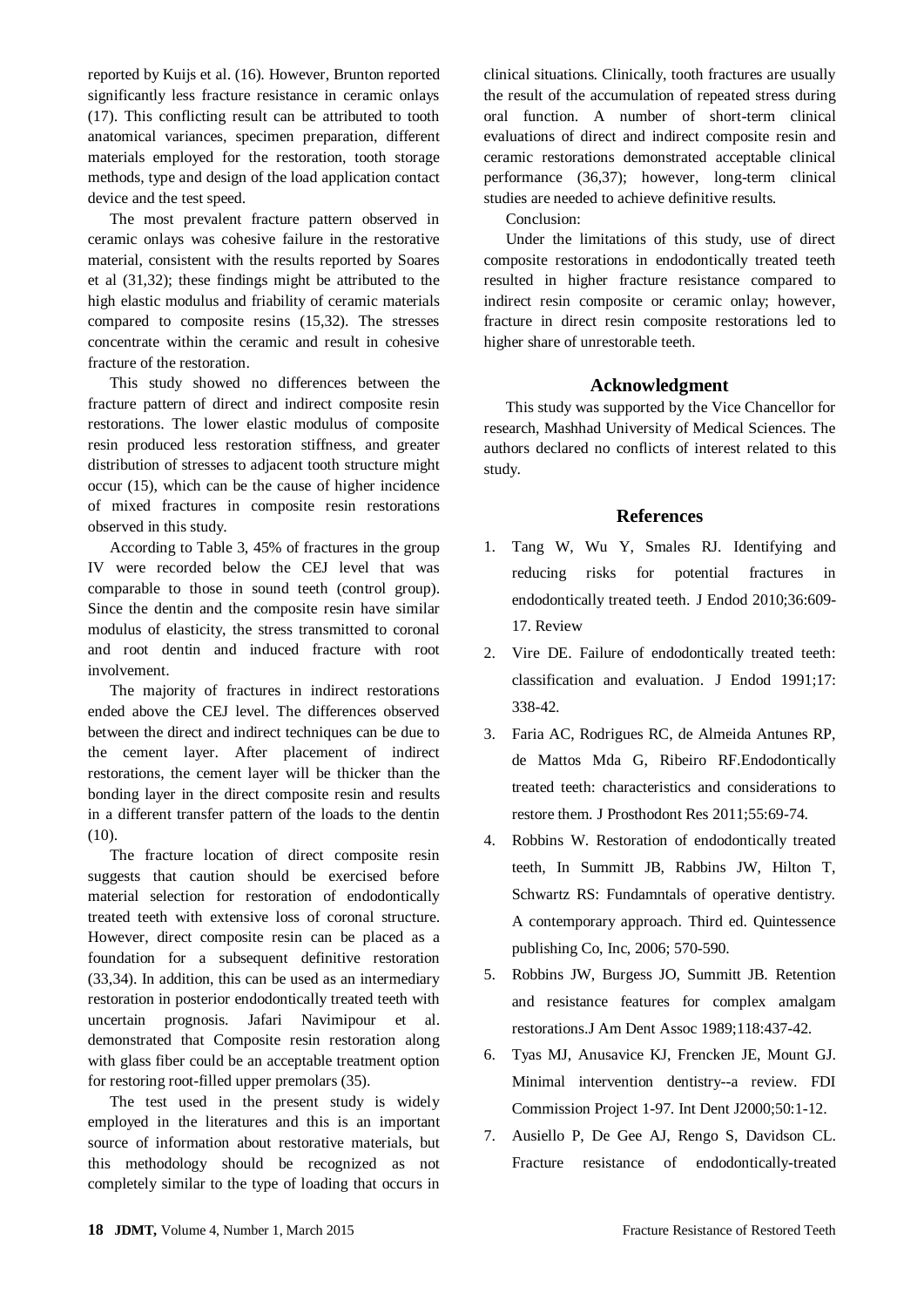premolars adhesively restored. [Am J](http://www.ncbi.nlm.nih.gov/pubmed?term=ausiello%20p%201997)  [Dent1](http://www.ncbi.nlm.nih.gov/pubmed?term=ausiello%20p%201997)997;10:237-41.

- 8. ElAyouti A, Serry MI, Geis-Gerstorfer J, Löst C. Influence of cusp coverage on the fracture resistance of premolars with endodontic access cavities. Int Endod J 2011;44:543-9.
- 9. [Xie KX,](http://www.ncbi.nlm.nih.gov/pubmed?term=Xie%20KX%5BAuthor%5D&cauthor=true&cauthor_uid=22242600) [Wang XY,](http://www.ncbi.nlm.nih.gov/pubmed?term=Wang%20XY%5BAuthor%5D&cauthor=true&cauthor_uid=22242600) [Gao XJ,](http://www.ncbi.nlm.nih.gov/pubmed?term=Gao%20XJ%5BAuthor%5D&cauthor=true&cauthor_uid=22242600) [Yuan CY,](http://www.ncbi.nlm.nih.gov/pubmed?term=Yuan%20CY%5BAuthor%5D&cauthor=true&cauthor_uid=22242600) [Li JX,](http://www.ncbi.nlm.nih.gov/pubmed?term=Li%20JX%5BAuthor%5D&cauthor=true&cauthor_uid=22242600) [Chu](http://www.ncbi.nlm.nih.gov/pubmed?term=Chu%20CH%5BAuthor%5D&cauthor=true&cauthor_uid=22242600)  [CH.](http://www.ncbi.nlm.nih.gov/pubmed?term=Chu%20CH%5BAuthor%5D&cauthor=true&cauthor_uid=22242600) Fracture resistance of root filled premolar teeth restored with direct composite resin with or without cusp coverage. Int [Endod J](http://www.ncbi.nlm.nih.gov/pubmed?term=xie%20kx%202012) 2012;45:524-9.
- 10. [Couegnat G,](http://www.ncbi.nlm.nih.gov/pubmed?term=Couegnat%20G%5BAuthor%5D&cauthor=true&cauthor_uid=16061281) [Fok SL,](http://www.ncbi.nlm.nih.gov/pubmed?term=Fok%20SL%5BAuthor%5D&cauthor=true&cauthor_uid=16061281) [Cooper JE,](http://www.ncbi.nlm.nih.gov/pubmed?term=Cooper%20JE%5BAuthor%5D&cauthor=true&cauthor_uid=16061281) [Qualtrough AJ.](http://www.ncbi.nlm.nih.gov/pubmed?term=Qualtrough%20AJ%5BAuthor%5D&cauthor=true&cauthor_uid=16061281) Structural optimization of dental restorations using the principle of adaptive growth. [Dent](http://www.ncbi.nlm.nih.gov/pubmed?term=couegnat%20g%202006)  [Mater2](http://www.ncbi.nlm.nih.gov/pubmed?term=couegnat%20g%202006)006;22:3-12.
- 11. [Jiang W,](http://www.ncbi.nlm.nih.gov/pubmed?term=Jiang%20W%5BAuthor%5D&cauthor=true&cauthor_uid=20105674) [Bo H,](http://www.ncbi.nlm.nih.gov/pubmed?term=Bo%20H%5BAuthor%5D&cauthor=true&cauthor_uid=20105674) [Yongchun](http://www.ncbi.nlm.nih.gov/pubmed?term=Yongchun%20G%5BAuthor%5D&cauthor=true&cauthor_uid=20105674) G, [LongXing N.](http://www.ncbi.nlm.nih.gov/pubmed?term=LongXing%20N%5BAuthor%5D&cauthor=true&cauthor_uid=20105674) Stress distribution in molars restored with inlays or onlays with or without endodontic treatment: a threedimensional finite element analysis. [J Prosthet Dent](http://www.ncbi.nlm.nih.gov/pubmed?term=jiang%20w%20%20yongchun%20g2007) 2010;103:6-12.
- 12. Fan PP, Berry TG. Cast gold restorations. In Summitt JB, Rabbins JW, Hilton T, Schwartz RS: Fundamentals of operative dentistry. A contemporary approach. Third ed. Quintessence publishing Co, Inc, 2006; 538-569.
- 13. [de V Habekost L,](http://www.ncbi.nlm.nih.gov/pubmed?term=de%20V%20Habekost%20L%5BAuthor%5D&cauthor=true&cauthor_uid=17854619) [Camacho GB,](http://www.ncbi.nlm.nih.gov/pubmed?term=Camacho%20GB%5BAuthor%5D&cauthor=true&cauthor_uid=17854619) [Azevedo EC,](http://www.ncbi.nlm.nih.gov/pubmed?term=Azevedo%20EC%5BAuthor%5D&cauthor=true&cauthor_uid=17854619) [Demarco FF.](http://www.ncbi.nlm.nih.gov/pubmed?term=Demarco%20FF%5BAuthor%5D&cauthor=true&cauthor_uid=17854619) Fracture resistance of thermal cycled and endodontically treated premolars with adhesive restorations. [J Prosthet Dent2](http://www.ncbi.nlm.nih.gov/pubmed?term=azevedo%20ec%202007)007;98:186-92.
- 14. Fusayama T. [Posterior adhesive composite resin: a](http://www.ncbi.nlm.nih.gov/pubmed/2090811)  [historic review.](http://www.ncbi.nlm.nih.gov/pubmed/2090811) J Prosthet Dent 1990;64:534-8.
- 15. Magne P, Belser UC. [Porcelain versus composite](http://www.ncbi.nlm.nih.gov/pubmed/14703758)  [inlays/onlays: effects of mechanical loads on stress](http://www.ncbi.nlm.nih.gov/pubmed/14703758)  [distribution, adhesion, and crown flexure.I](http://www.ncbi.nlm.nih.gov/pubmed/14703758)nt J Periodontics Restorative Dent 2003;23:543-55.
- 16. Kuijs RH, Fennis WM, Kreulen CM, Roeters FJ, Verdonschot N, Creugers NH. [A comparison of](http://www.ncbi.nlm.nih.gov/pubmed/15935540)  [fatigue resistance of three materials for cusp](http://www.ncbi.nlm.nih.gov/pubmed/15935540)[replacing adhesive restorations.](http://www.ncbi.nlm.nih.gov/pubmed/15935540) J Dent 2006;34: 19-25.
- 17. Brunton PA, Cattell P, Burke FJ, Wilson NH. [Fracture resistance of teeth restored with onlays of](http://www.ncbi.nlm.nih.gov/pubmed/10424979)  [three contemporary tooth-colored resin-bonded](http://www.ncbi.nlm.nih.gov/pubmed/10424979)

[restorative materials.](http://www.ncbi.nlm.nih.gov/pubmed/10424979) J Prosthet Dent 1999;82: 167-71.

- 18. Bianchi E Silva AA, Ghiggi PC, Mota EG, Borges GA, Burnett LH Jr, Spohr AM. [Influence of](http://www.ncbi.nlm.nih.gov/pubmed/24589635)  [restorative techniques on fracture load of](http://www.ncbi.nlm.nih.gov/pubmed/24589635)  [endodontically treated premolars.](http://www.ncbi.nlm.nih.gov/pubmed/24589635) Stomatologija. 2013;15:123-8.
- 19. Belli R, Geinzer E, Muschweck A, Petschelt A, Lohbauer U. [Mechanical fatigue degradation of](http://www.ncbi.nlm.nih.gov/pubmed/24553249)  [ceramics versus resin composites for dental](http://www.ncbi.nlm.nih.gov/pubmed/24553249)  [restorations.](http://www.ncbi.nlm.nih.gov/pubmed/24553249) Dent Mater. 2014;30:424-32.
- 20. Santos MJ, Bezerra RB. [Fracture resistance of](http://www.ncbi.nlm.nih.gov/pubmed/16202199)  [maxillary premolars restored with direct and](http://www.ncbi.nlm.nih.gov/pubmed/16202199)  [indirect adhesive techniques.](http://www.ncbi.nlm.nih.gov/pubmed/16202199) J Can Dent Assoc 2005;71:585.
- 21. ISO. Guidance on testing of adhesion to tooth structure. International Organization for Standardization. TR 11405, 1–14. Geneva (Switzerland): 1994.
- 22. Schwartz RS, Robbins JW. [Post placement and](http://www.ncbi.nlm.nih.gov/pubmed/15107639)  [restoration of endodontically treated teeth: a](http://www.ncbi.nlm.nih.gov/pubmed/15107639)  [literature review.](http://www.ncbi.nlm.nih.gov/pubmed/15107639) J Endod 2004;30:289-301. Review
- 23. [HabekostLde V,](http://www.ncbi.nlm.nih.gov/pubmed?term=Habekost%20Lde%20V%5BAuthor%5D&cauthor=true&cauthor_uid=16827023) [Camacho GB,](http://www.ncbi.nlm.nih.gov/pubmed?term=Camacho%20GB%5BAuthor%5D&cauthor=true&cauthor_uid=16827023) [Pinto MB,](http://www.ncbi.nlm.nih.gov/pubmed?term=Pinto%20MB%5BAuthor%5D&cauthor=true&cauthor_uid=16827023) [Demarco](http://www.ncbi.nlm.nih.gov/pubmed?term=Demarco%20FF%5BAuthor%5D&cauthor=true&cauthor_uid=16827023)  [FF.](http://www.ncbi.nlm.nih.gov/pubmed?term=Demarco%20FF%5BAuthor%5D&cauthor=true&cauthor_uid=16827023) Fracture resistance of premolars restored with partial ceramic restorations and submitted to two different loading stresses. [Oper Dent](http://www.ncbi.nlm.nih.gov/pubmed?term=habekost%20lde%20v%202006) 2006;31:204- 11.
- 24. Aghazadeh [Mohandesi J,](http://www.ncbi.nlm.nih.gov/pubmed?term=Aghadazeh%20Mohandesi%20J%5BAuthor%5D&cauthor=true&cauthor_uid=18203488) [Rafiee MA,](http://www.ncbi.nlm.nih.gov/pubmed?term=Rafiee%20MA%5BAuthor%5D&cauthor=true&cauthor_uid=18203488) [Barzegaran](http://www.ncbi.nlm.nih.gov/pubmed?term=Barzegaran%20V%5BAuthor%5D&cauthor=true&cauthor_uid=18203488)  [V,](http://www.ncbi.nlm.nih.gov/pubmed?term=Barzegaran%20V%5BAuthor%5D&cauthor=true&cauthor_uid=18203488) [Shafiei F.](http://www.ncbi.nlm.nih.gov/pubmed?term=Shafiei%20F%5BAuthor%5D&cauthor=true&cauthor_uid=18203488) Compressive fatigue behavior of dental restorative composites. [Dent Mater J](http://www.ncbi.nlm.nih.gov/pubmed?term=Aghadazeh%20Mohandesi%20J%5BAuthor%5D&cauthor=true&cauthor_uid=18203488) 2007;26:827-37.
- 25. Martos J, Osinaga PWR, Oliveira E, Castro LAS. Hydrolytic degradation of composite resins: effects on the microhardness. Mat Res 2003; 6:599-604.
- 26. Ikeda M, Nikaido T, Foxton RM, Tagami J. [Shear](http://www.ncbi.nlm.nih.gov/pubmed/16022445)  [bond strengths of indirect resin composites to](http://www.ncbi.nlm.nih.gov/pubmed/16022445)  [hybrid ceramic.D](http://www.ncbi.nlm.nih.gov/pubmed/16022445)ent Mater J 2005;24:238-43.
- 27. [Li Y,](http://www.ncbi.nlm.nih.gov/pubmed?term=Li%20Y%5BAuthor%5D&cauthor=true&cauthor_uid=3001160) [Swartz ML,](http://www.ncbi.nlm.nih.gov/pubmed?term=Swartz%20ML%5BAuthor%5D&cauthor=true&cauthor_uid=3001160) [Phillips RW,](http://www.ncbi.nlm.nih.gov/pubmed?term=Phillips%20RW%5BAuthor%5D&cauthor=true&cauthor_uid=3001160) [Moore BK,](http://www.ncbi.nlm.nih.gov/pubmed?term=Moore%20BK%5BAuthor%5D&cauthor=true&cauthor_uid=3001160) [Roberts](http://www.ncbi.nlm.nih.gov/pubmed?term=Roberts%20TA%5BAuthor%5D&cauthor=true&cauthor_uid=3001160)  [TA.](http://www.ncbi.nlm.nih.gov/pubmed?term=Roberts%20TA%5BAuthor%5D&cauthor=true&cauthor_uid=3001160) Effect of filler content and size on properties of composites. [J Dent Res1](http://www.ncbi.nlm.nih.gov/pubmed/?term=li+y%2C+swartz+ml+1985)985;64:1396-401.